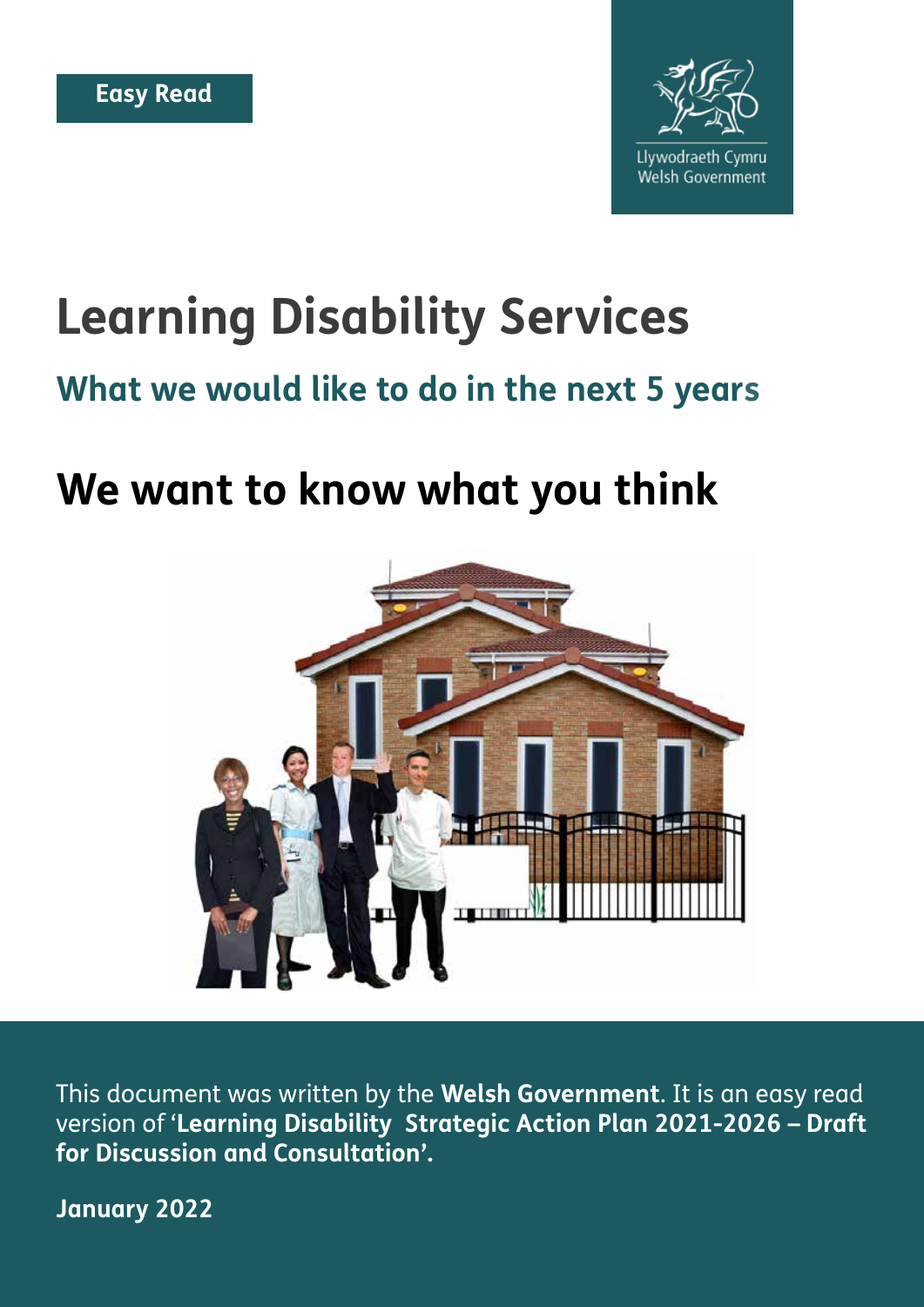# **How to use this document**



This is an easy read document. But you may still need support to read it. Ask someone you know to help you.



Words in **bold blue writing** may be hard to understand. You can check what the words in blue mean on **page 18**.



Where the document says **we**, this means **Welsh Government**. For more information contact:

Llywodraeth Cymru Welsh Government

**E-mail:** [Andrew.stevenson@gov.wales](mailto:Andrew.stevenson%40gov.wales?subject=)

**Phone**: 0300 025 5936



This document was made into easy read by **Easy Read Wales** using **Photosymbols**. To tell us what you think about this easy read version, [click here](https://forms.office.com/Pages/ResponsePage.aspx?id=aZ9W9jTWYEixHoHk1luPyZw1J1OAxGpFrRmNL9CCXxRUNzZQM1ZQUENKWFNURlVaWEE3VzM4UUhJSi4u).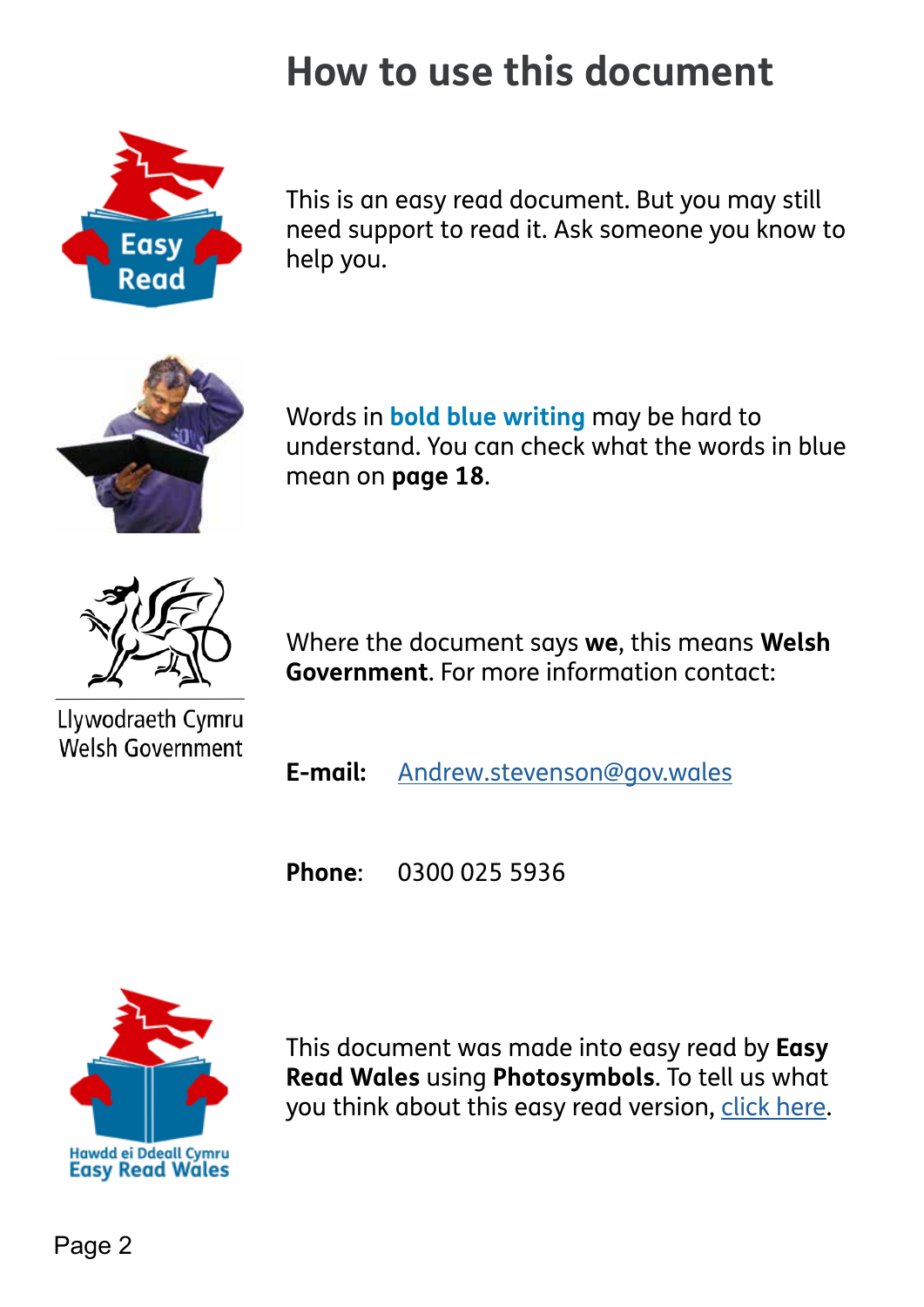# **Contents**

| 4. Advocacy, self-advocacy, engagement and |
|--------------------------------------------|
|                                            |
|                                            |
|                                            |
|                                            |
|                                            |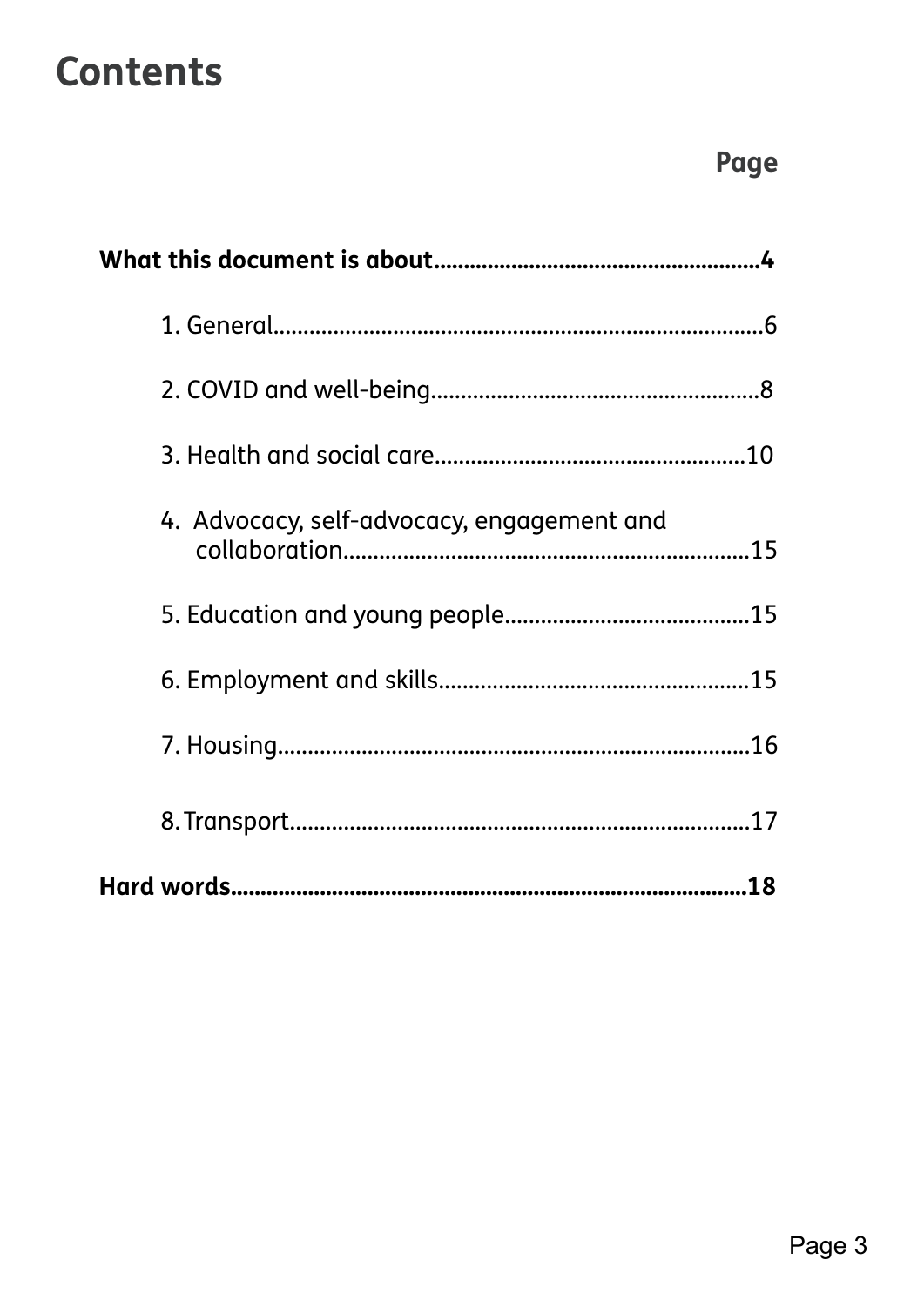# **What this document is about**

<span id="page-3-0"></span>

This document shows our plans for learning disability **policies** over the next 5 years.

A **policy** is a list of what needs to be done and how it should be done.



The plans should be checked and changed when needed.



We also need to think about the pandemic and how that can afect the plans.



There will also be a review of the plan in **2024**.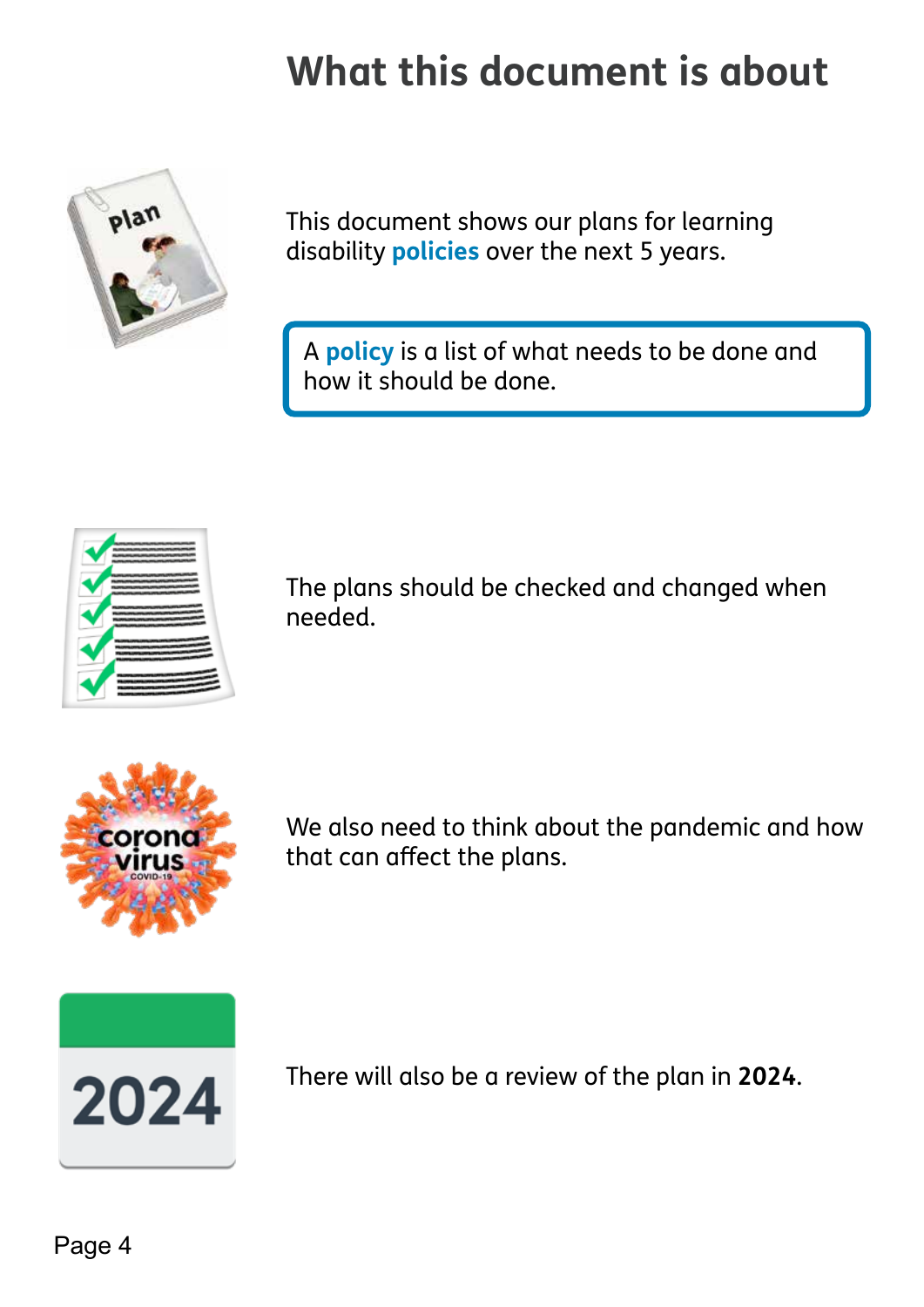

There are 9 areas we need to focus on. We will talk more about these in the next section.



We want to know what you think about these plans. Are they the things you would like us to do?



Are there any other plans you think we should also do?

We would like to hear from you and find out what you think. You can let us know by writing to:



**E-mail:** [Andrew.stevenson@gov.wales](mailto:Andrew.stevenson@gov.wales)



You can also talk or write to the person who sent you a copy of this document.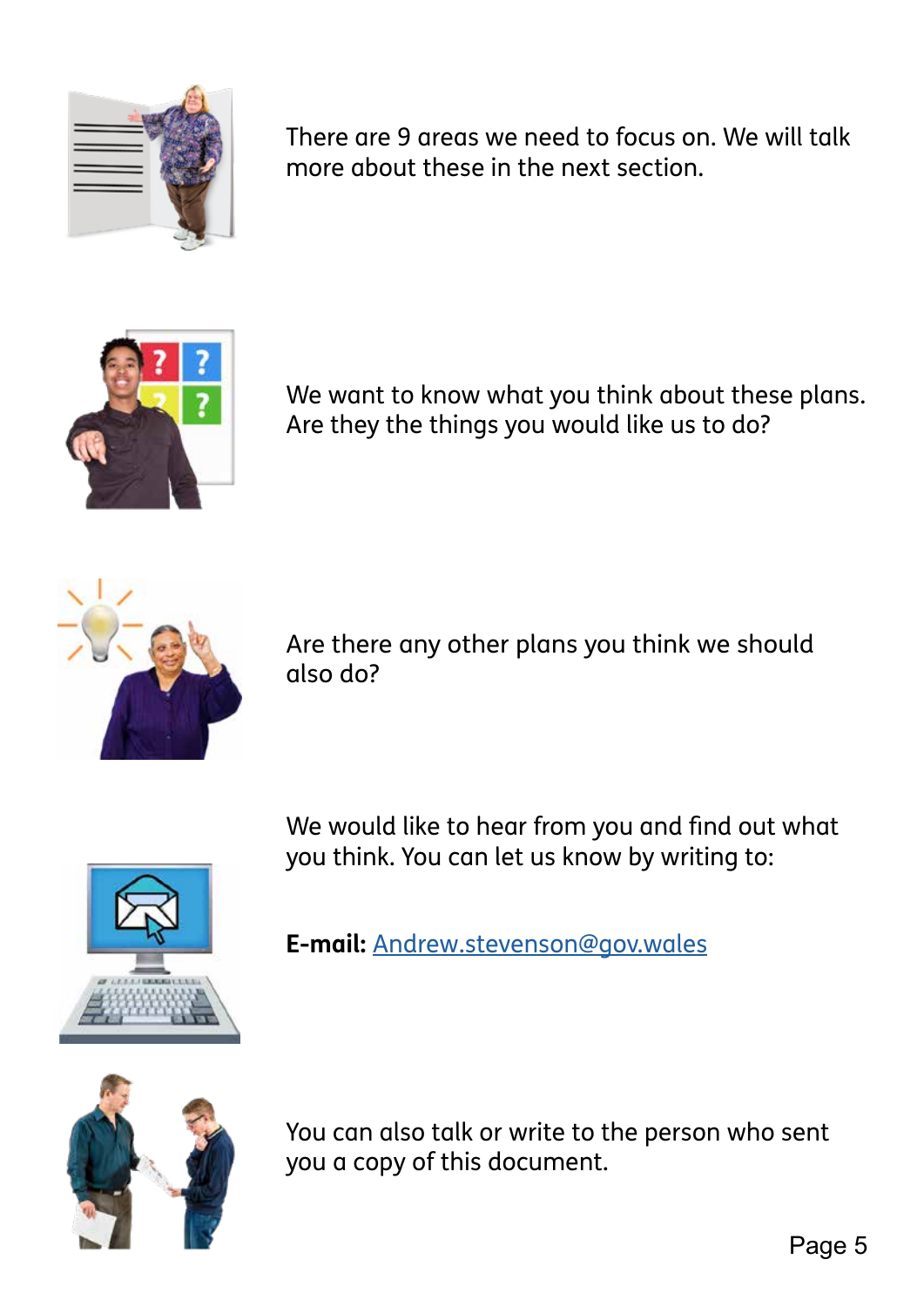### **1. General**

<span id="page-5-0"></span>

We want to make a 5 year plan by **March 2022**.



It needs to make sure the needs of people with a learning disability are met.



To make sure the **Learning Disability Ministerial Advisory Group (LDMAG)** continues to involve people and hear their views.



This group should meet 4 times a year.



To make sure our plans meet the needs of people with a learning disability from Black, Asian and minority ethnic communities.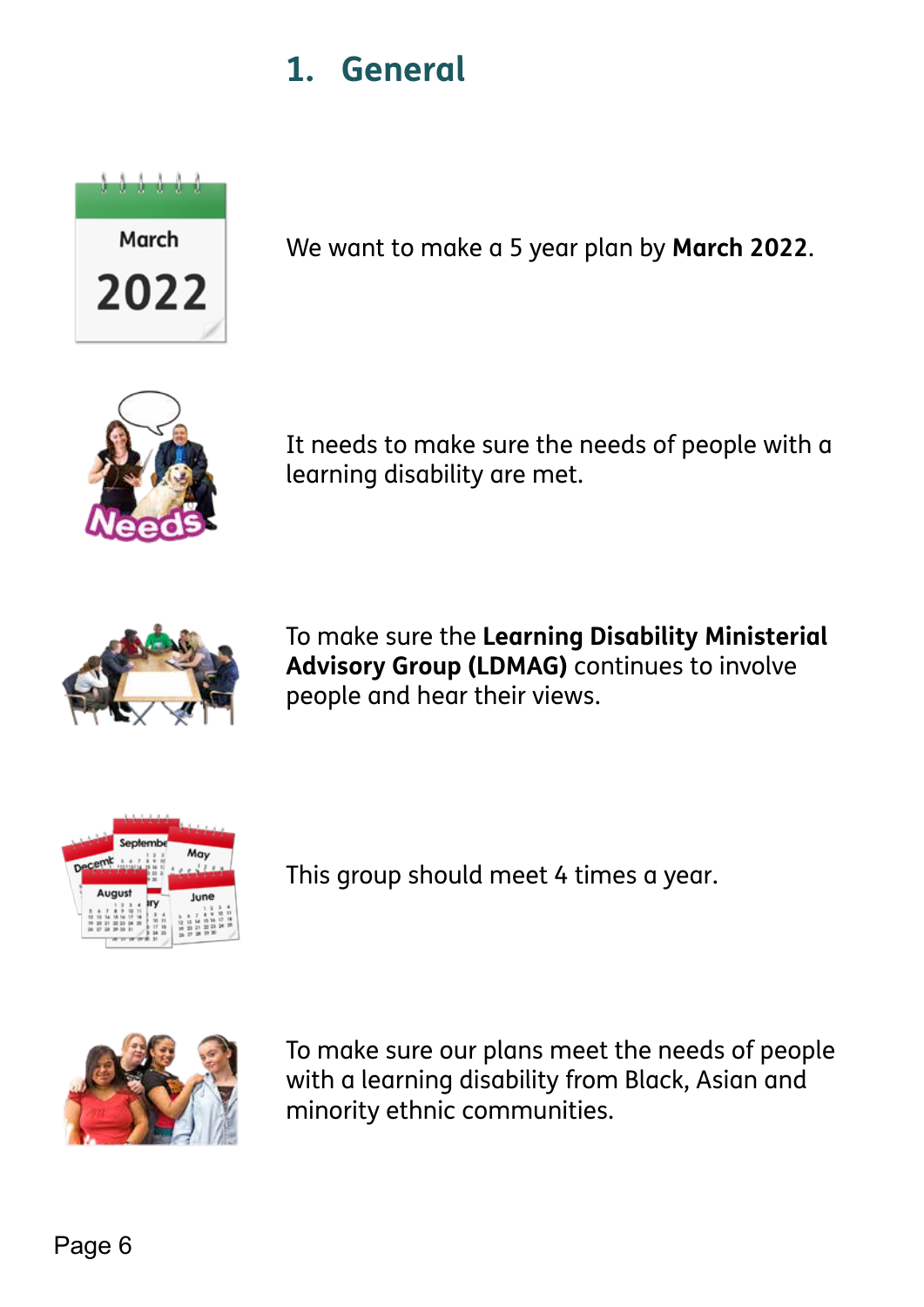

And their carers and families.



To look into making a **Learning Disability Observatory for Wales**.

A **Learning Disability Observatory for Wales** is about looking at information about people with a learning disability to help improve things. For example, information about health.



To improve support by using **Positive Behavioural Support** and **trauma informed care**.

**Positive Behavioural Support** and **trauma informed care** are ways of supporting people with a learning disability and behaviour issues.



Make sure we all work together to make learning disability services better. This is called **co-production**.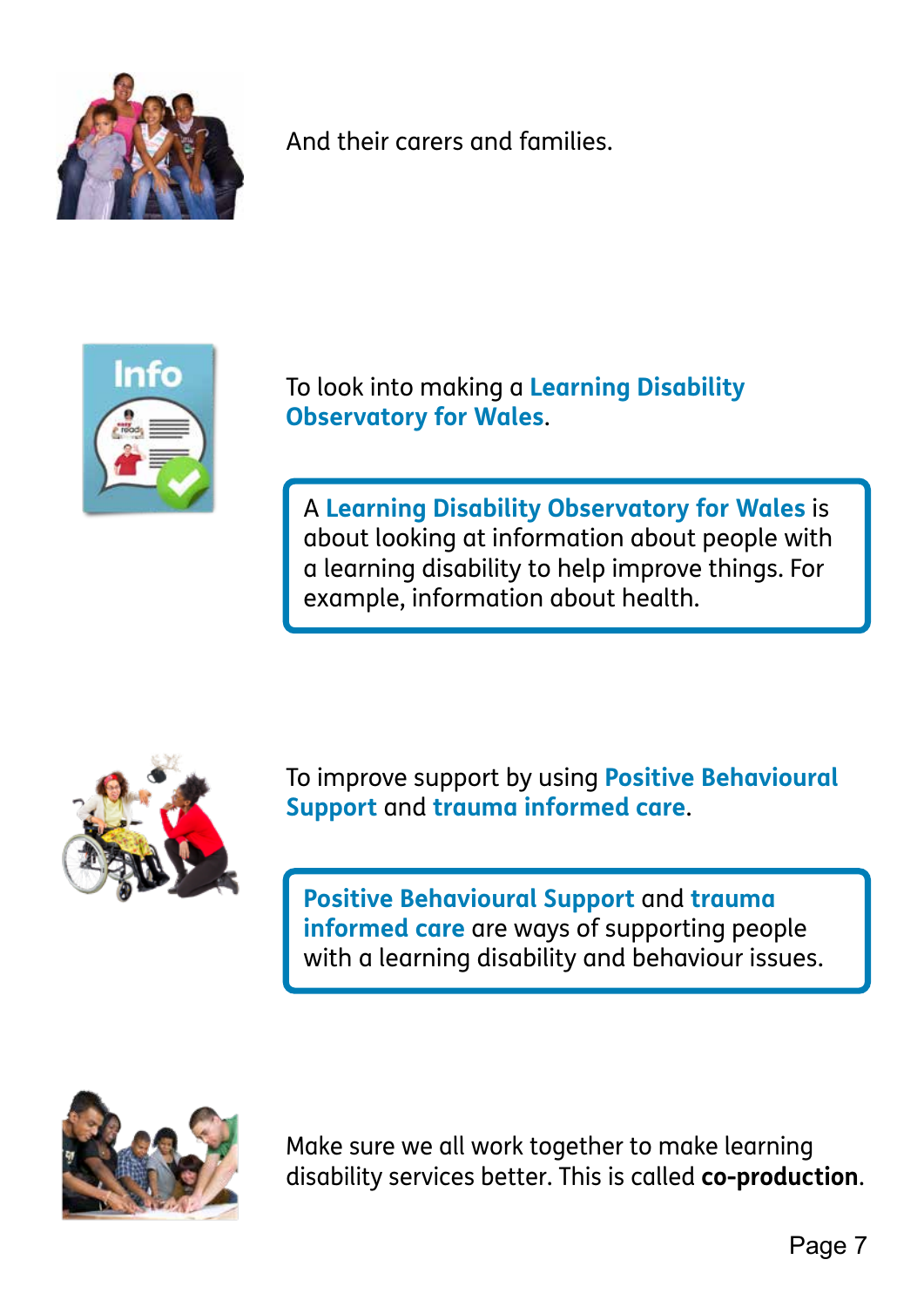### **2. COVID and well-being**

<span id="page-7-0"></span>

We want to improve the **well-being** of people with a learning disability in Wales.

**Well-being** means a person is happy, healthy and is comfortable with their life and what they do.



We would like the group **LDMAG** to help us look into **social prescribing**.

**Social prescribing** is when doctors and other staff refer people to services in the community to help improve their **well-being**. For example, going to the gym or joining a class.



We would like the local authorities to offer activities to young people with a learning disability to help improve their **well-being**.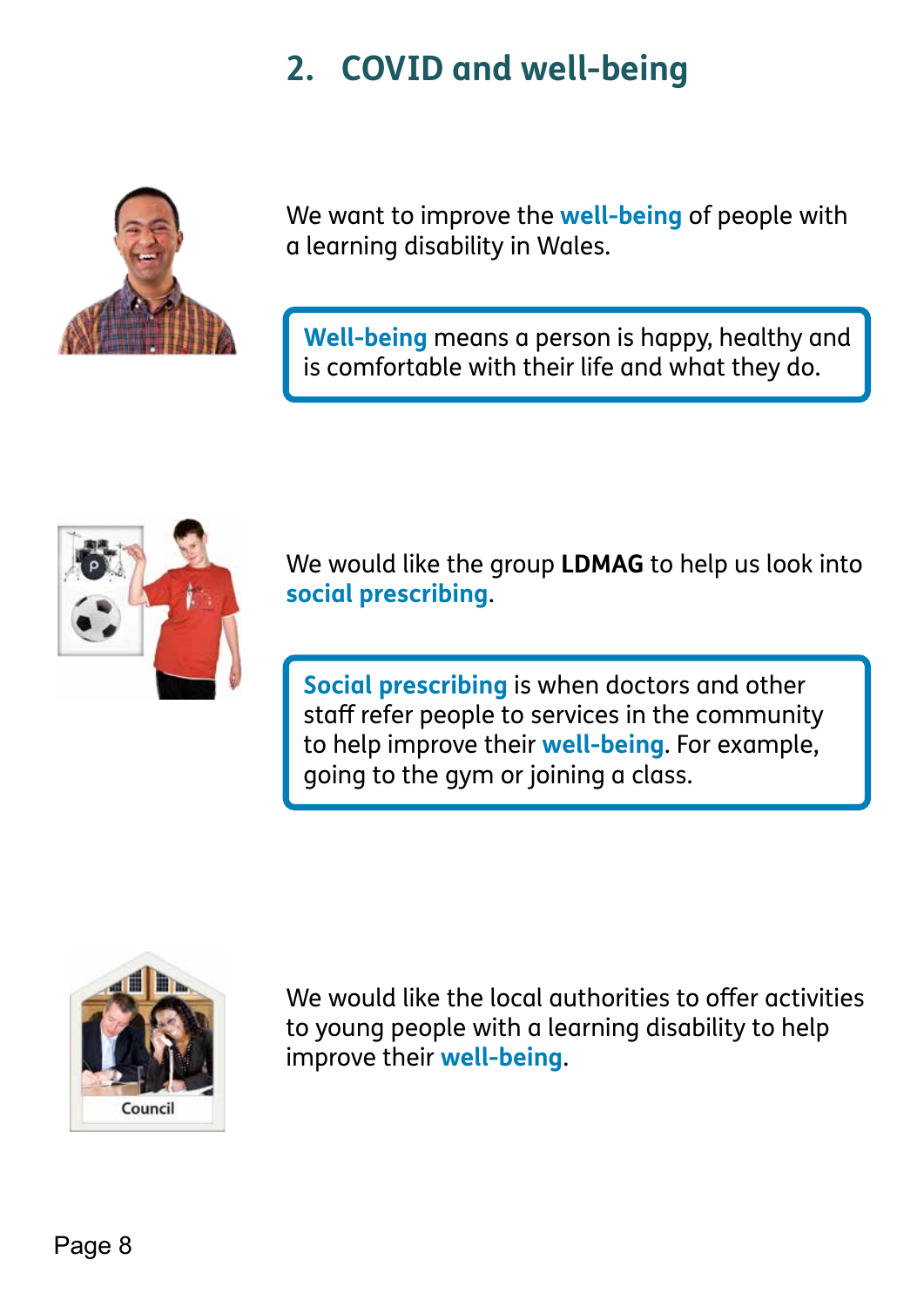

We need to make sure that any Welsh Government plans about COVID include people with a learning disability.



We need to work together to think about the effects COVID has had on people.



We need to make sure there are plans to support people through COVID.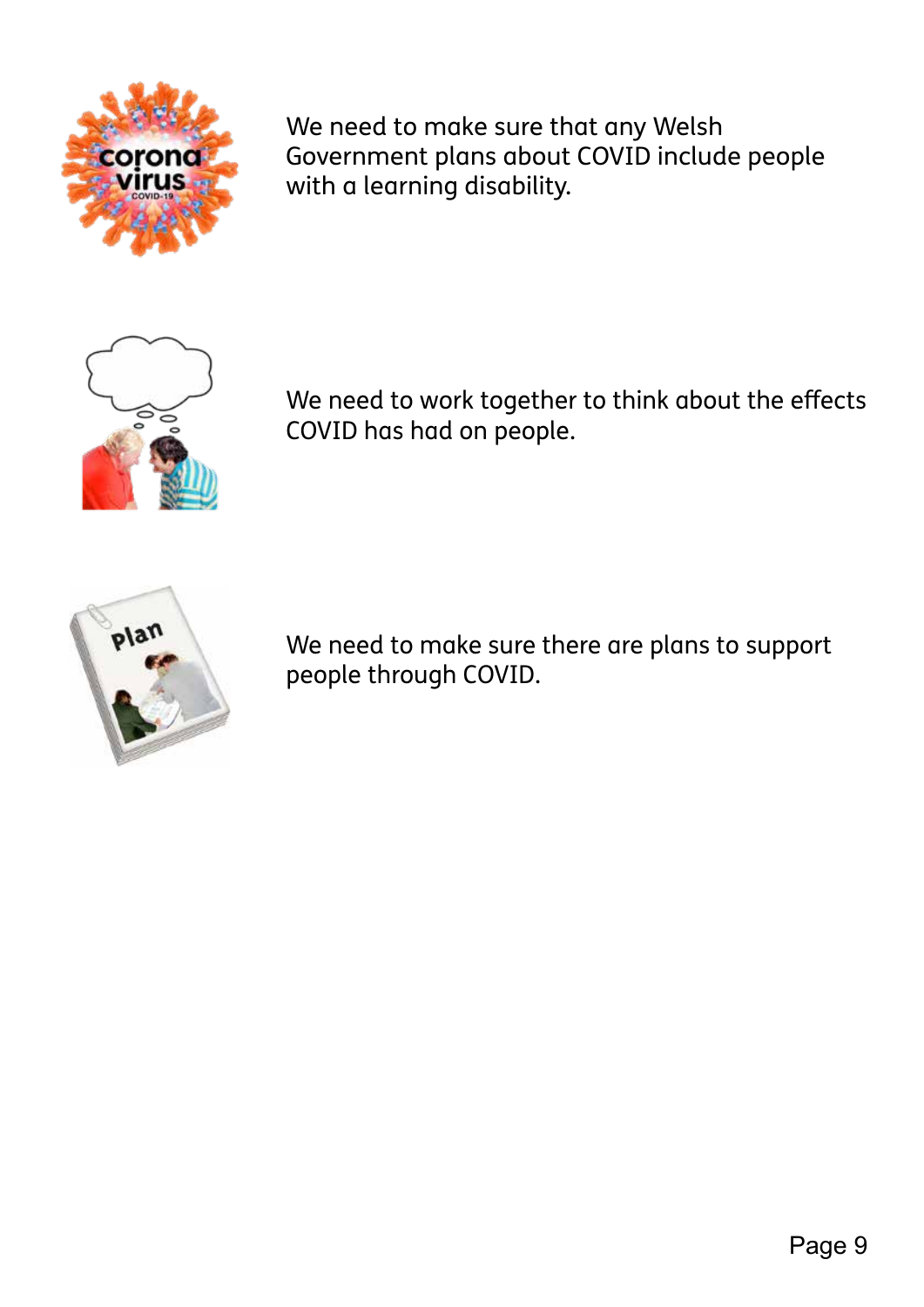### **3. Health and Social Care**

<span id="page-9-0"></span>

| 1≣ ≣                 |  |
|----------------------|--|
| 2≣   ≣               |  |
| $3 \equiv \; \equiv$ |  |
| 4 - 2                |  |

We need to put in place the things decided from the review called **'Improving Care – Improving Lives'**  about **Adult Specialised Services** in **2020**.



We need to set up a group with people from across Wales who will check that work takes place. This is to do with support for people who need extra special support.



We need to support people before things become too difficult.



Make sure people have access to good support as close to home as possible.



Support people to return home when possible.

Page 10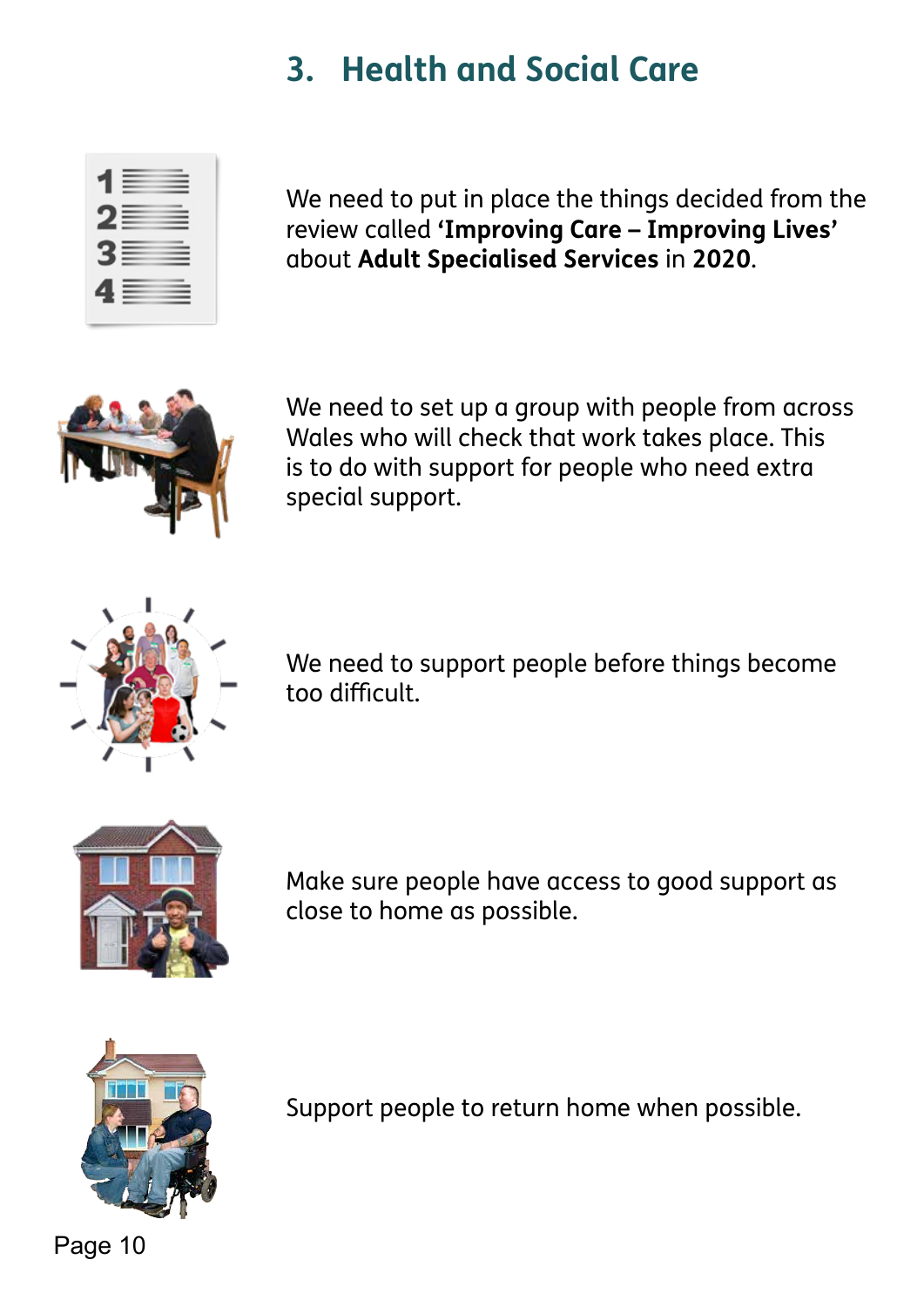

Make sure there is more secure support in Wales.



Make sure any deaths of someone with a learning disability are reviewed by a new service called **Mortality Review and Medical Examiner Service (MES**).



Make sure we understand the reasons why people die so we can improve services.



We want to give a training programme to staff who work in healthcare services.



This will help make sure health services meet the needs of people with a learning disability better.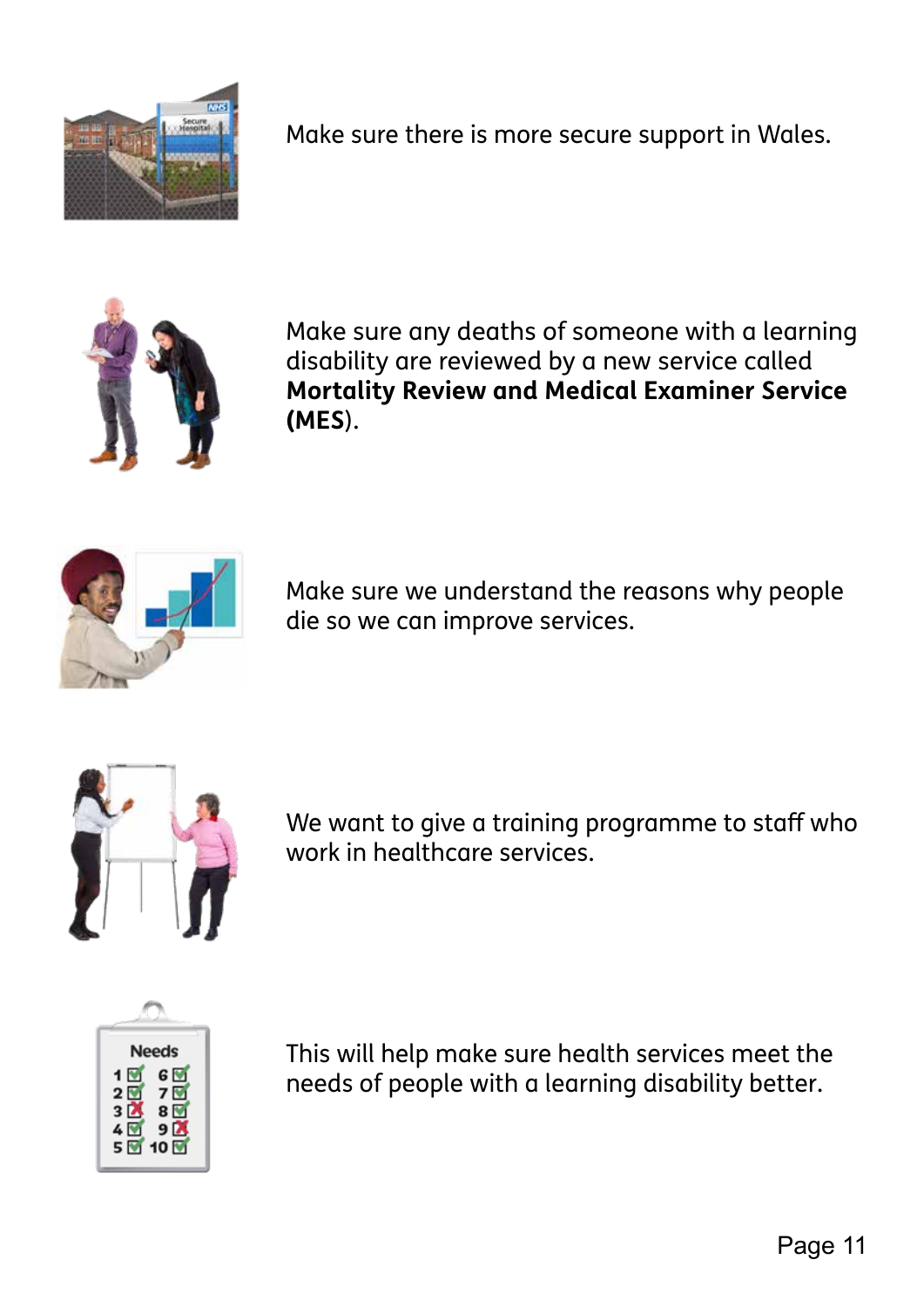

Make sure there are good health and safety plans in place for people with a learning disability in health services.



We need to improve GP records. And help make sure people get health checks.



Everyone needs to have a **Health Action Plan**.



These should help improve people's health and reduce deaths.



We need to work with the organisation **Improvement Cymru** to improve the health of people with a learning disability.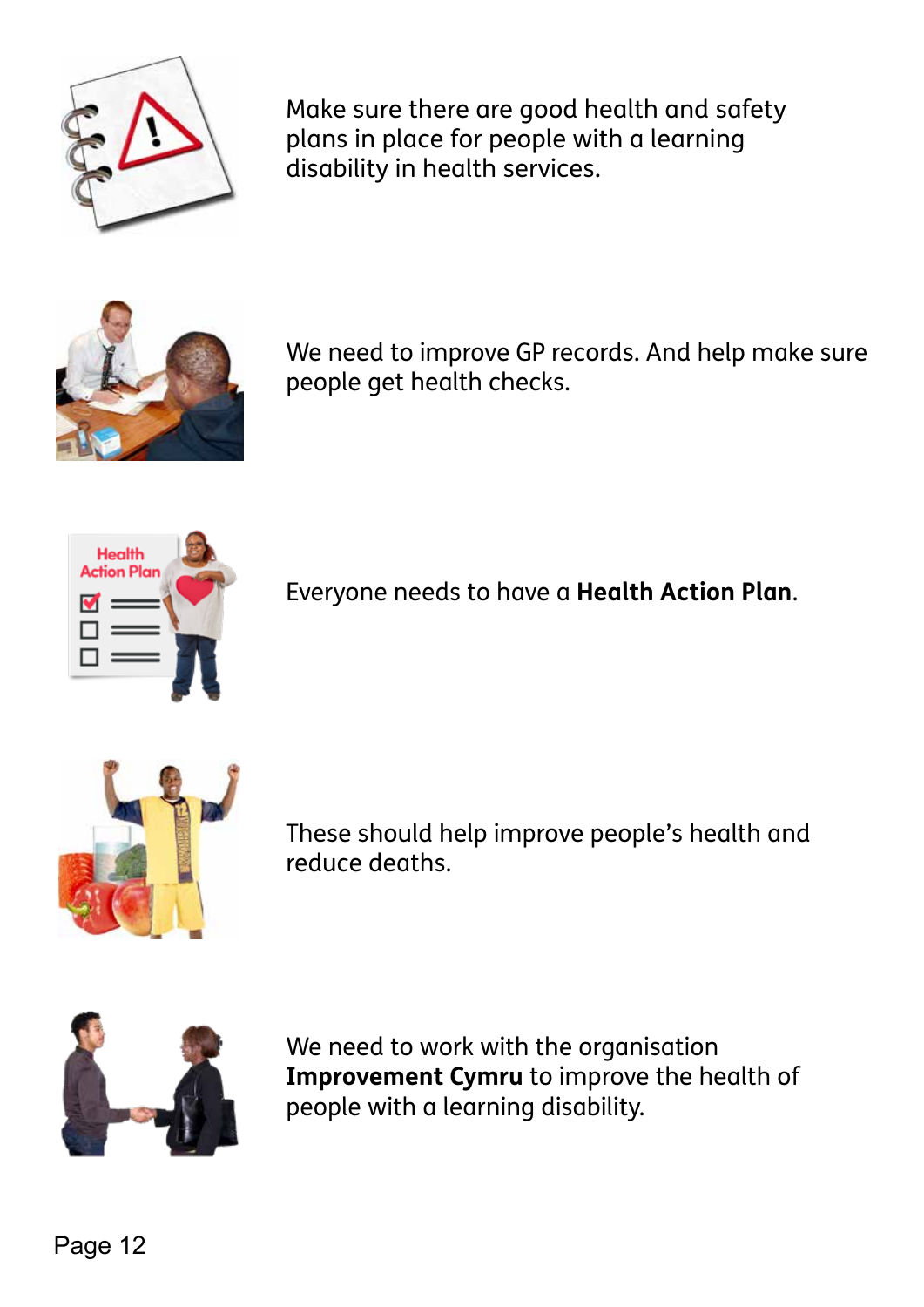

Work to help stop people being lonely.



We need to improve access to day services, **respite**  services and short breaks.

**Respite** services are breaks to help give the person and their carer some time of.



We need to make sure there is more support for unpaid carers. Including looking at how to make sure they can get a break.



We need to make sure the needs of carers are met.



We need to improve how Direct Payments are used.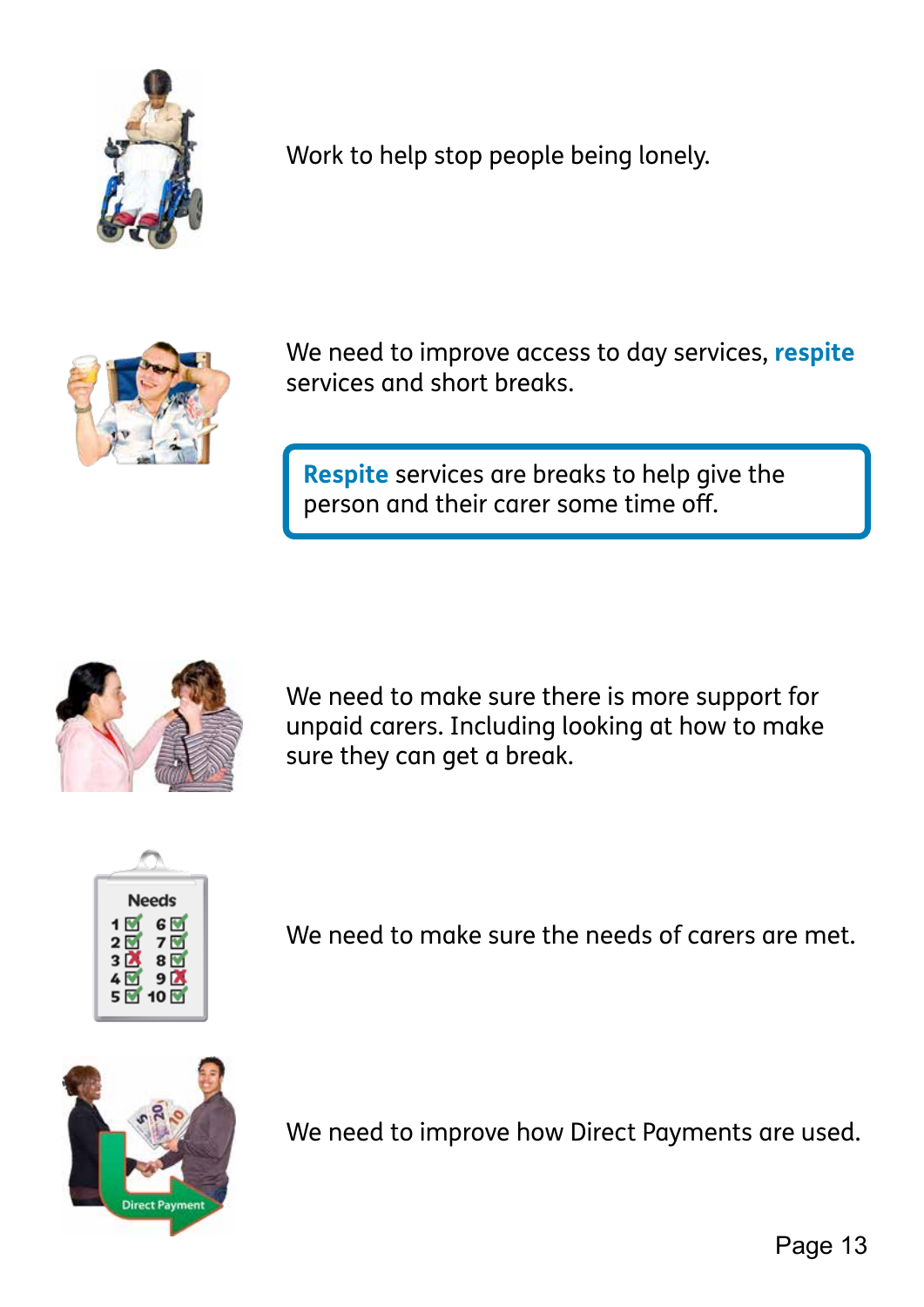

We need to provide more support to parents with a learning disability.



We need to carry out a review of the law called the **Social Services and Well-being Wales Act 2014** to make sure people get the services and help they need.



We need to ask the **LDMAG** group to be involved in this work.



We need to make sure staff who work in social care have the right training.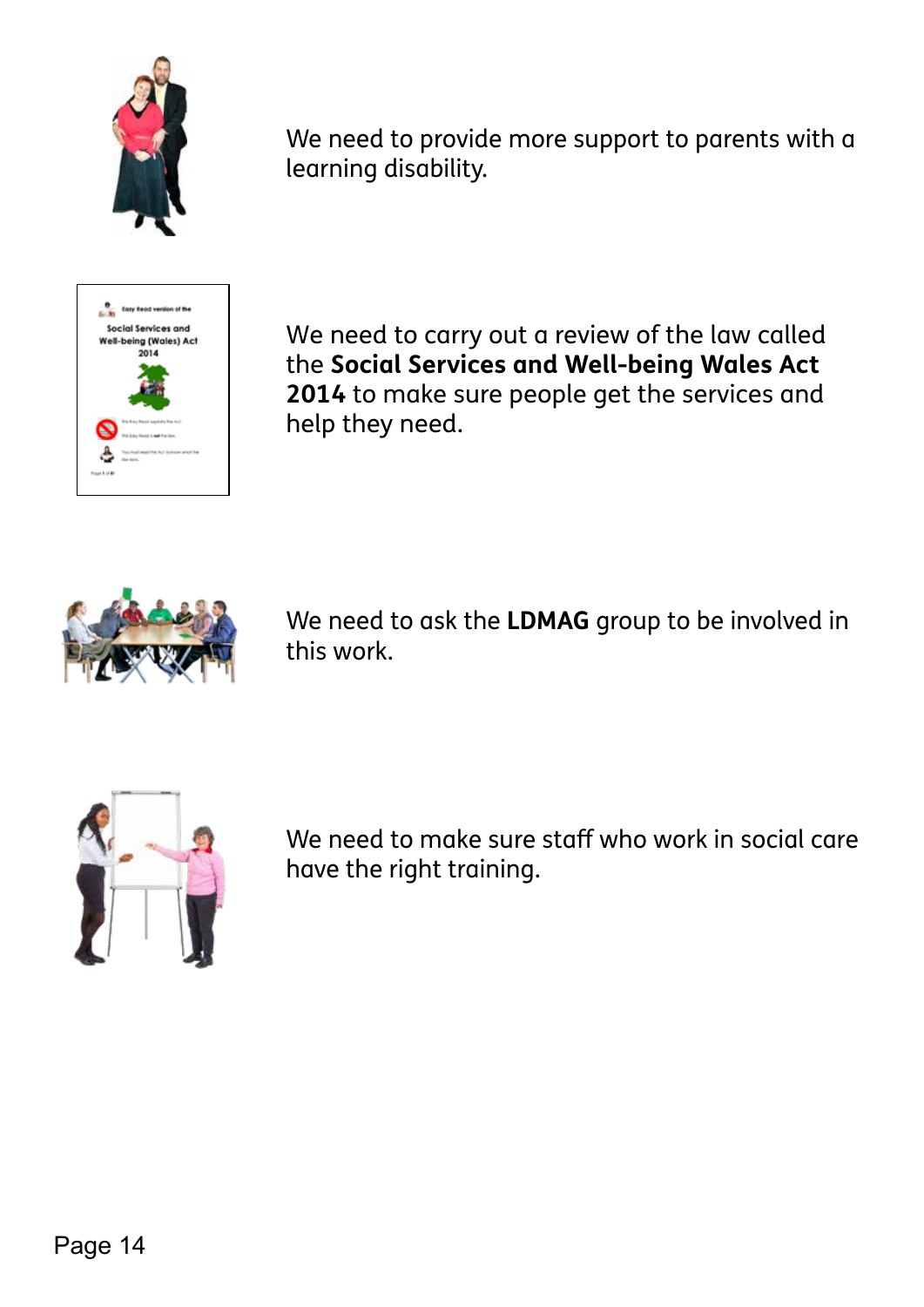### **4. Advocacy, self-advocacy, engagement and collaboration**

<span id="page-14-0"></span>

We want to make sure people have a say, make their own choices and have control over their lives.

## **5. Education and young people**



We want to improve the services for children and young people with a learning disability.

### **6. Employment and skills**



We want to improve the support available for people to get training and paid jobs.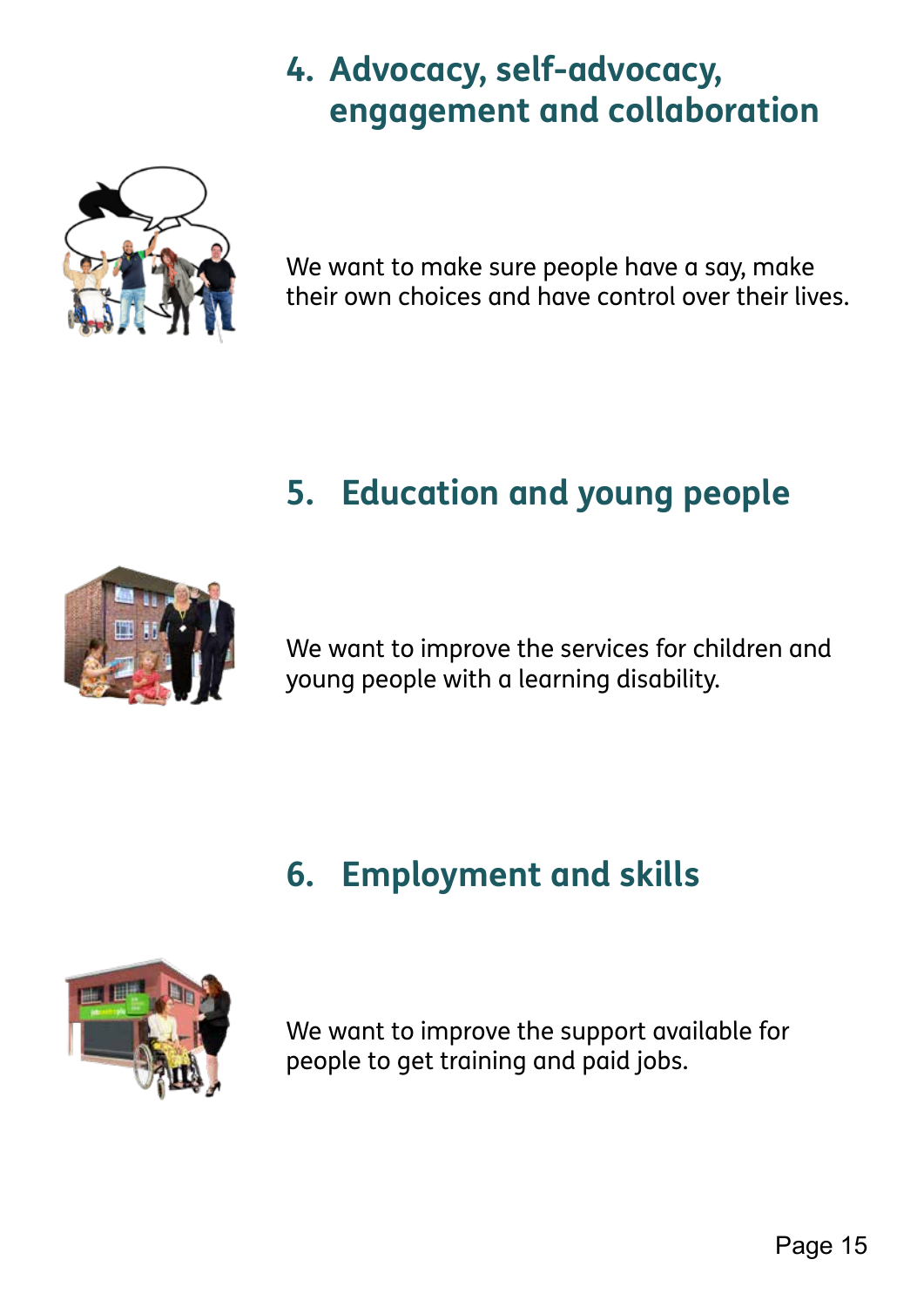### **7. Housing**

<span id="page-15-0"></span>

**Regional Partnership Boards** need to make sure they get the views of people with a learning disability before making decisions.



And people with a learning disability are fully involved with their work.



**Regional Partnership Boards** are councils, health services and other organisations working together to make sure health and social care services are run well.



People also need to be fully involved in having a say about how funding is spent.



People need to have more choice and control over where they live and who with.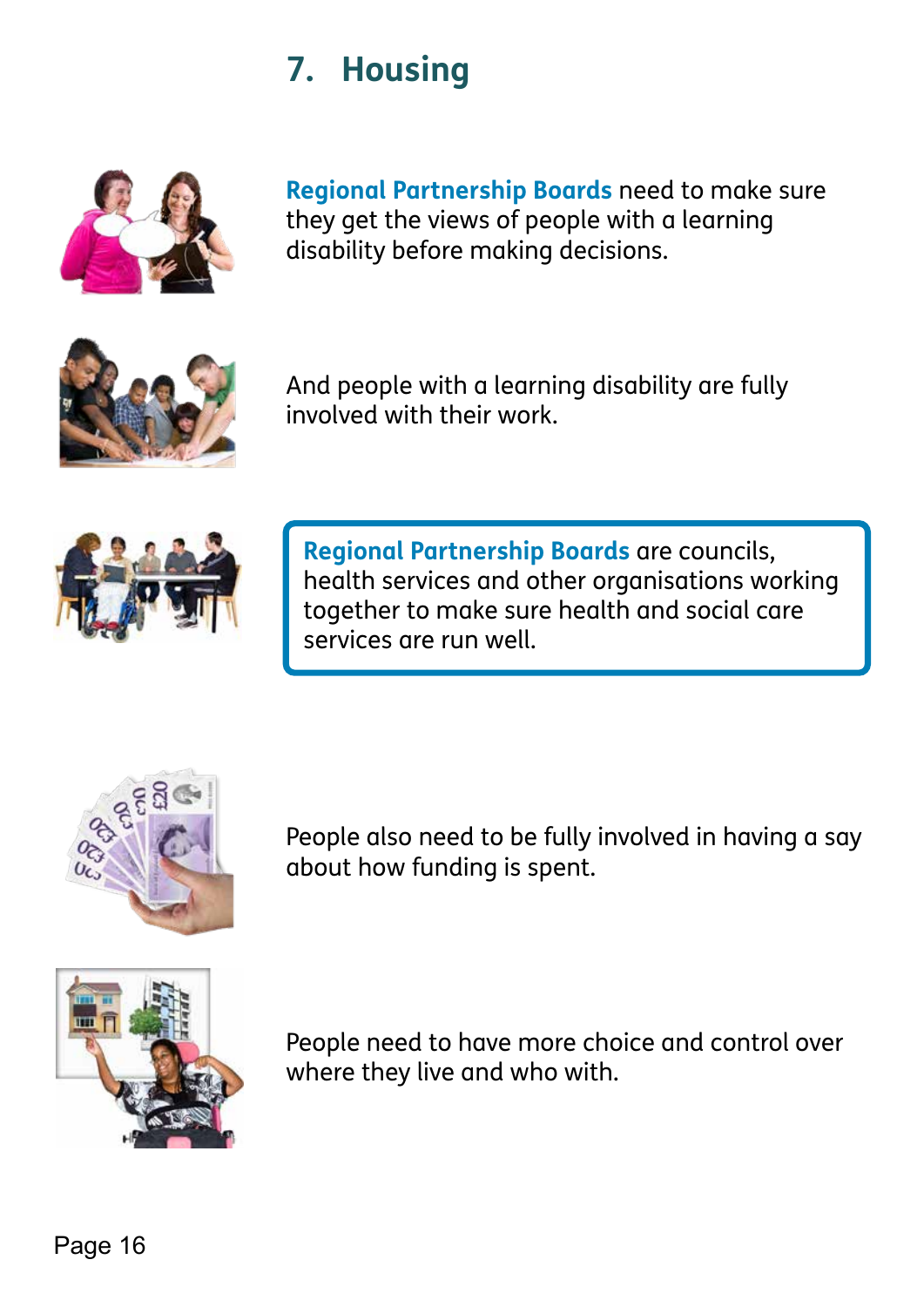### **8. Transport**

<span id="page-16-0"></span>

People with a learning disability need to have better access to public transport.



For example, bus timetables need to be available in an easy to read way.



These plans should help ensure people get to use community services more.